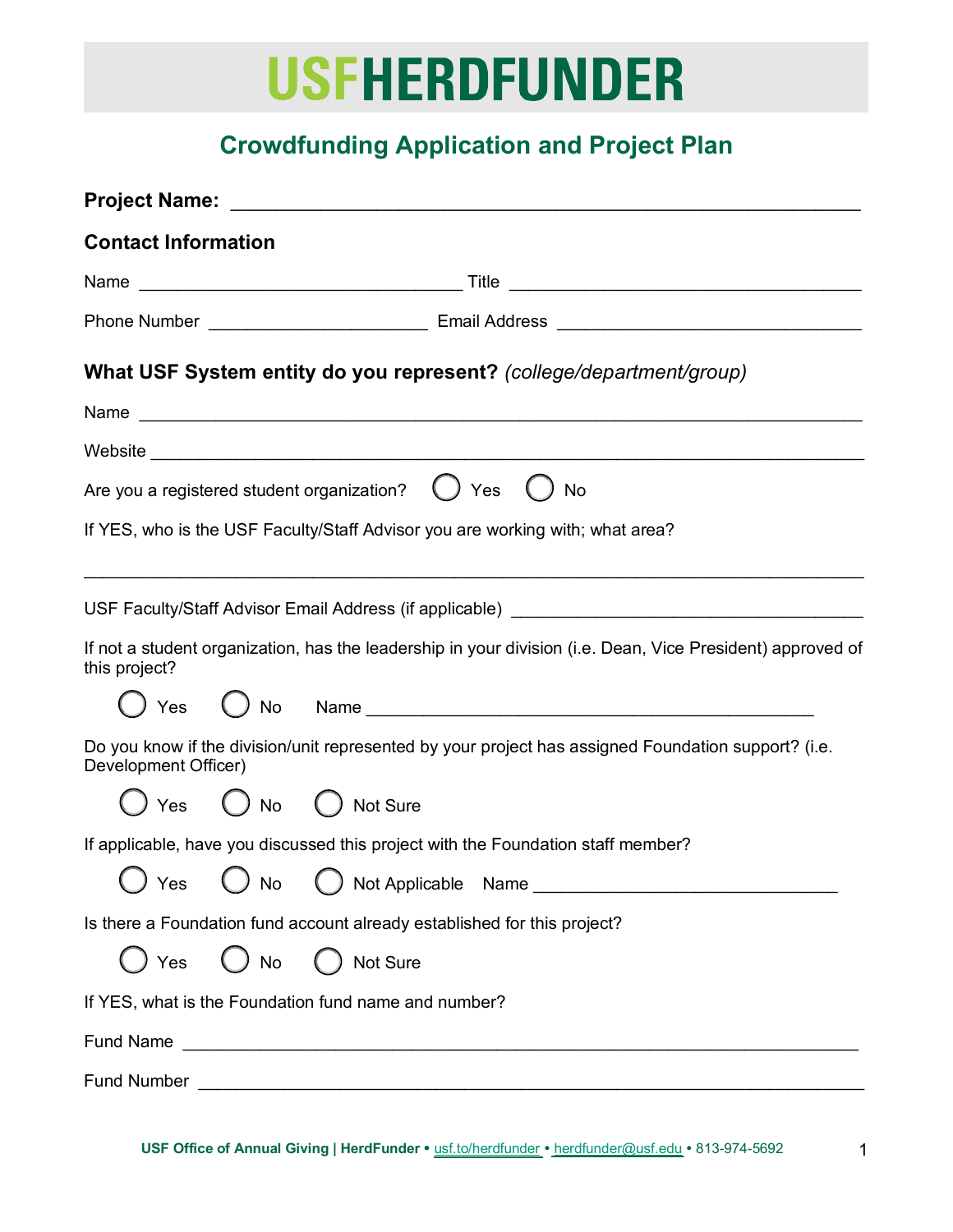# **Project Plan**

| As you plan your project, please keep in mind it can take 10-12 weeks of active work     |  |  |  |  |
|------------------------------------------------------------------------------------------|--|--|--|--|
| during the actual campaign, but it can also take two weeks for project approval prior to |  |  |  |  |
| the launch date. If there isn't enough time this year, start planning for next!          |  |  |  |  |

|            | 1) What is the target launch date for your project?                   |                              |  |
|------------|-----------------------------------------------------------------------|------------------------------|--|
|            | 2) Does the project launch date coordinate with an activity or event? | $\bigcirc$ Yes $\bigcirc$ No |  |
|            | 3) If answer to above is YES, what is the event name and date?        |                              |  |
| Event Name |                                                                       | Date                         |  |
|            | 4) What is the purpose of your project?                               |                              |  |
|            |                                                                       |                              |  |

5) What is the anticipated HerdFunder goal amount for the project? \_\_\_\_\_\_\_\_\_\_\_\_\_

6) How will the funds raised for this project be used? (Please be specific.)

7) How many days do you plan to run your campaign? (Example: 30, 60, or 90 days)

# *The success of your HerdFunder project is determined by the involvement and participation of your team. Below will be critical to ensuring goals are met.*

8) How many group members do you have helping to facilitate this project?

9) How many of your group members are willing to share the project on social media and via email?

\_\_\_\_\_\_\_\_\_\_\_\_\_\_\_\_\_\_\_\_\_\_\_\_\_\_\_\_\_\_\_\_\_\_\_\_\_\_\_\_\_\_\_\_\_\_\_\_\_\_\_\_\_\_\_\_\_\_\_\_\_\_\_\_\_\_\_\_\_\_\_\_\_\_\_\_\_\_\_\_\_\_

 $\mathcal{L}_\mathcal{L} = \mathcal{L}_\mathcal{L} = \mathcal{L}_\mathcal{L} = \mathcal{L}_\mathcal{L} = \mathcal{L}_\mathcal{L} = \mathcal{L}_\mathcal{L} = \mathcal{L}_\mathcal{L} = \mathcal{L}_\mathcal{L} = \mathcal{L}_\mathcal{L} = \mathcal{L}_\mathcal{L} = \mathcal{L}_\mathcal{L} = \mathcal{L}_\mathcal{L} = \mathcal{L}_\mathcal{L} = \mathcal{L}_\mathcal{L} = \mathcal{L}_\mathcal{L} = \mathcal{L}_\mathcal{L} = \mathcal{L}_\mathcal{L}$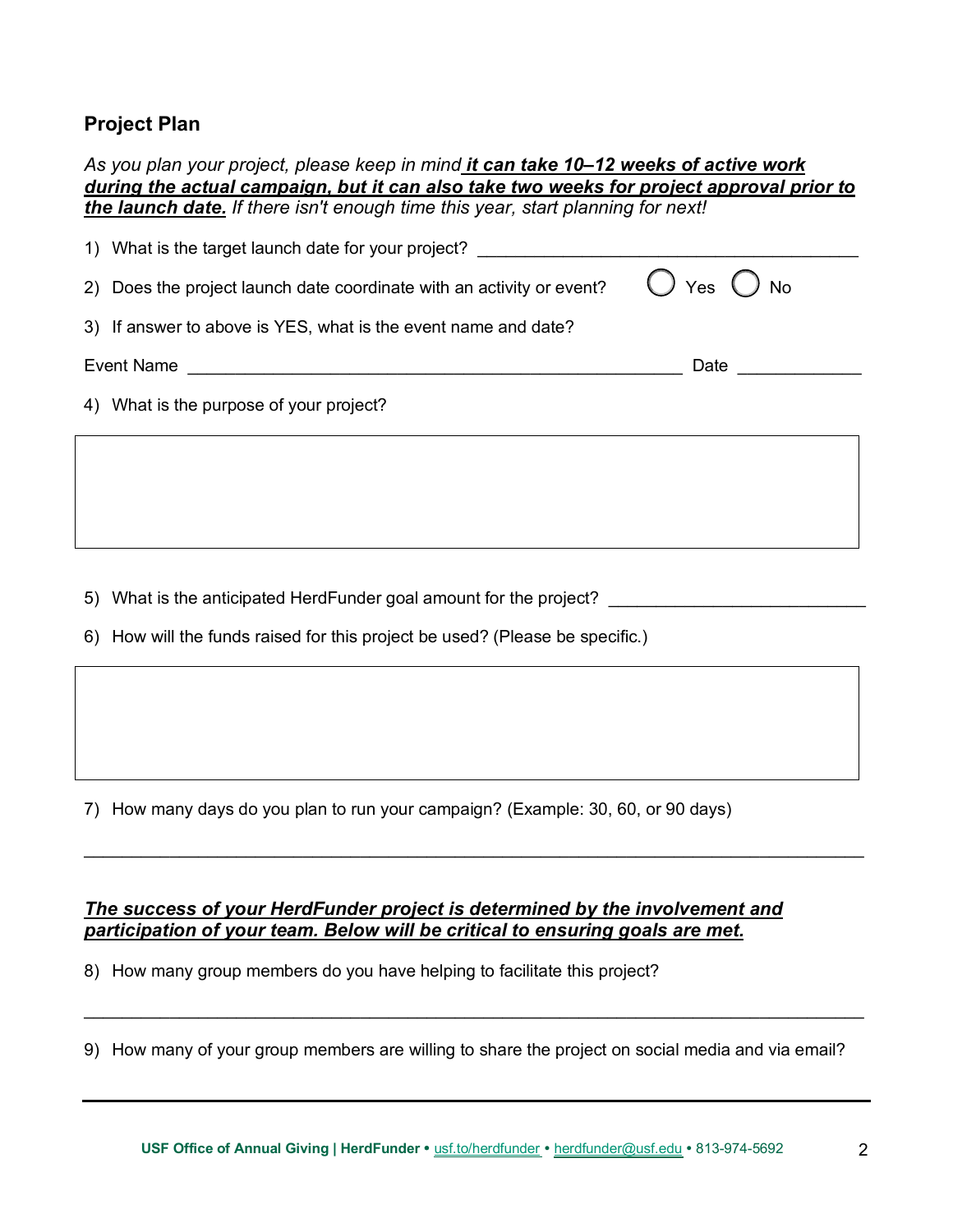10) Are you and your team willing and able to commit at least 20 minutes each day to promote your project via calls, email and social media; provide updates; and facilitate stewardship efforts throughout the tenure of your project?



11) Do you have images on hand and available to be used for this project?



12) Does your group have the ability to record a 2-minute (or shorter) video describing the project?



13) Does your group have the ability to write the project description and other web page content?



14) Who is your ideal target audience and whom do you plan to ask for contributions? How will you target this audience?

15) Why do you believe in your project's ability to succeed?

16) Why should donors contribute to this project? (How will your project change a life, change your field, change the world?)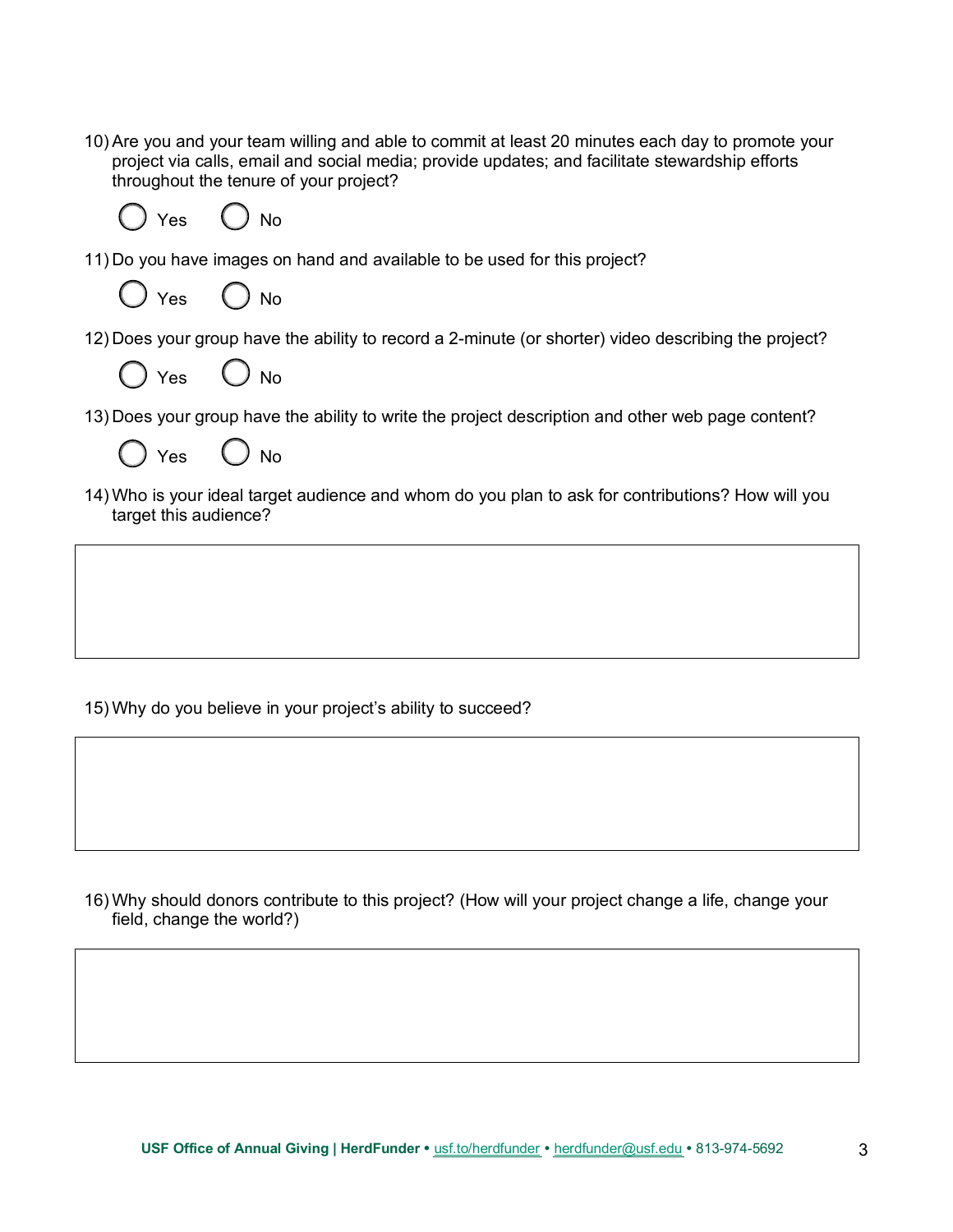# **Project Team**

## **Project Manager (Main contact, responsible for all project deliverables/deadlines)**

*The Project Manager will facilitate the creation of the HerdFunder project webpage and promotion plan with the Office of Annual Giving. The Project Manager will also be the main point of contact throughout the campaign. Example: Program Director, Communications & Marketing Officer, etc.*

| Name<br><u> 1980 - Johann Barbara, martxa alemaniar amerikan basar da a</u>                                                                                                                                                                                                                                  | Title<br><u> 1989 - Johann John Stein, mars ar yw i ganrif y cynnwys y cynnwys y cynnwys y cynnwys y cynnwys y cynnwys y c</u> |  |  |  |  |
|--------------------------------------------------------------------------------------------------------------------------------------------------------------------------------------------------------------------------------------------------------------------------------------------------------------|--------------------------------------------------------------------------------------------------------------------------------|--|--|--|--|
|                                                                                                                                                                                                                                                                                                              |                                                                                                                                |  |  |  |  |
|                                                                                                                                                                                                                                                                                                              |                                                                                                                                |  |  |  |  |
| Will he/she be a "Featured" Project Owner on HerdFunder page? () Yes                                                                                                                                                                                                                                         | No                                                                                                                             |  |  |  |  |
| "Featured" Project Owners (Photo & bio will be featured on the HerdFunder project page)<br>Featured Project Owners are your project champions and the face of your campaign. Example:<br>Students, Faculty & Staff, Donors, etc. Please note, Featured Project Owners should not be<br>Development Officers. |                                                                                                                                |  |  |  |  |
| *There is no limit to the number of Featured Project Owners a project may have. Additional Featured<br>Project Owners may be included in an attachment.                                                                                                                                                      |                                                                                                                                |  |  |  |  |
|                                                                                                                                                                                                                                                                                                              |                                                                                                                                |  |  |  |  |
|                                                                                                                                                                                                                                                                                                              |                                                                                                                                |  |  |  |  |
|                                                                                                                                                                                                                                                                                                              |                                                                                                                                |  |  |  |  |
|                                                                                                                                                                                                                                                                                                              |                                                                                                                                |  |  |  |  |
|                                                                                                                                                                                                                                                                                                              |                                                                                                                                |  |  |  |  |
|                                                                                                                                                                                                                                                                                                              |                                                                                                                                |  |  |  |  |
|                                                                                                                                                                                                                                                                                                              |                                                                                                                                |  |  |  |  |
|                                                                                                                                                                                                                                                                                                              |                                                                                                                                |  |  |  |  |

Department/Organization \_\_\_\_\_\_\_\_\_\_\_\_\_\_\_\_\_\_\_\_\_\_\_\_\_\_\_\_\_\_\_\_\_\_\_\_\_\_\_\_\_\_\_\_\_\_\_\_\_\_\_\_\_\_\_\_\_\_\_\_

**Project Owners will be responsible for helping to market and spread the word about your campaign.** They will be included on emails from a member of the Office of Annual Giving team with

information and updates regarding your campaign.